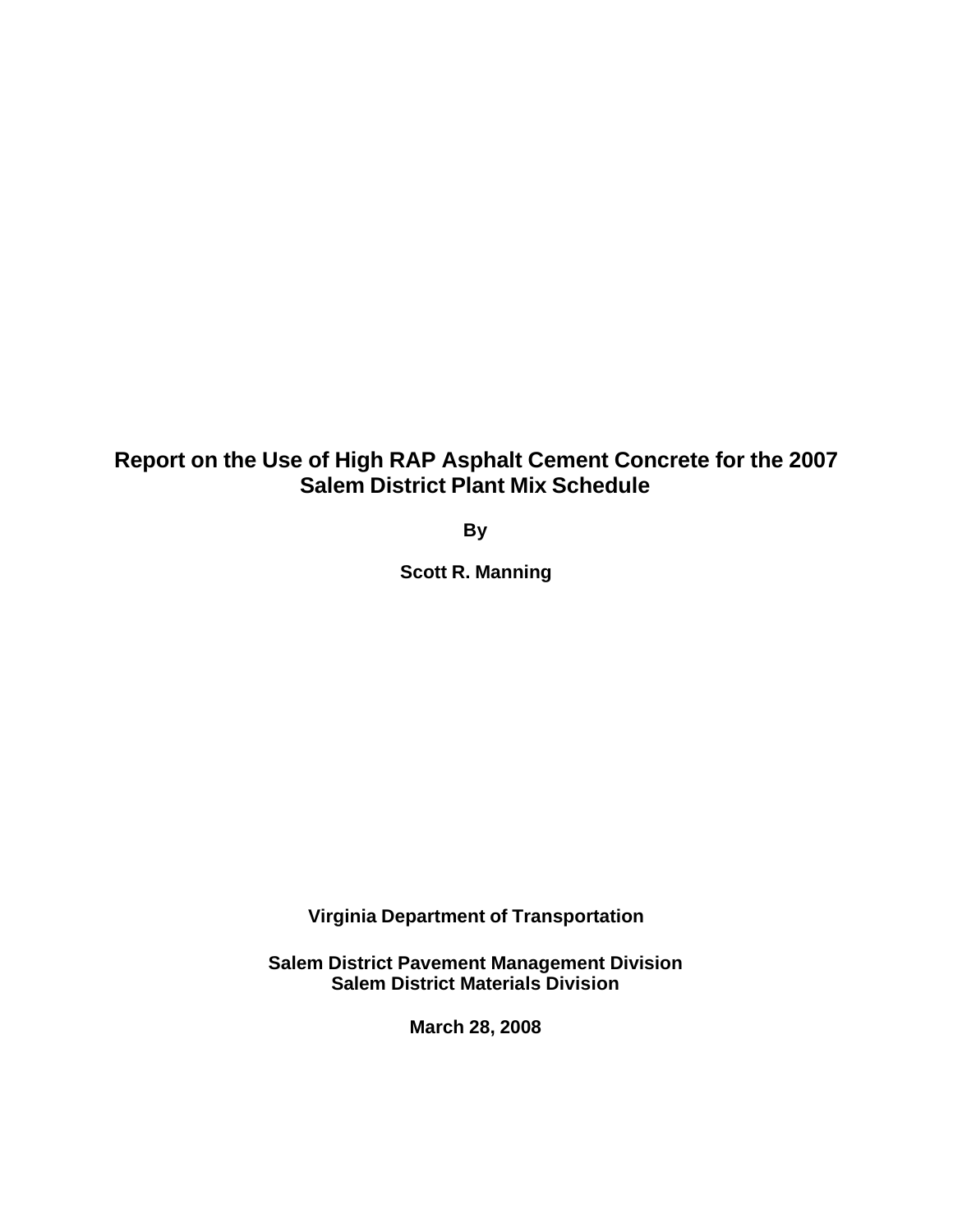# **Report on the Use of High RAP Asphalt Cement Concrete – Salem District**

## **Table of Contents**

# **Virginia Department of Transportation**

**Salem District Pavement Management Division Salem District Materials Division**

**March 28, 2008**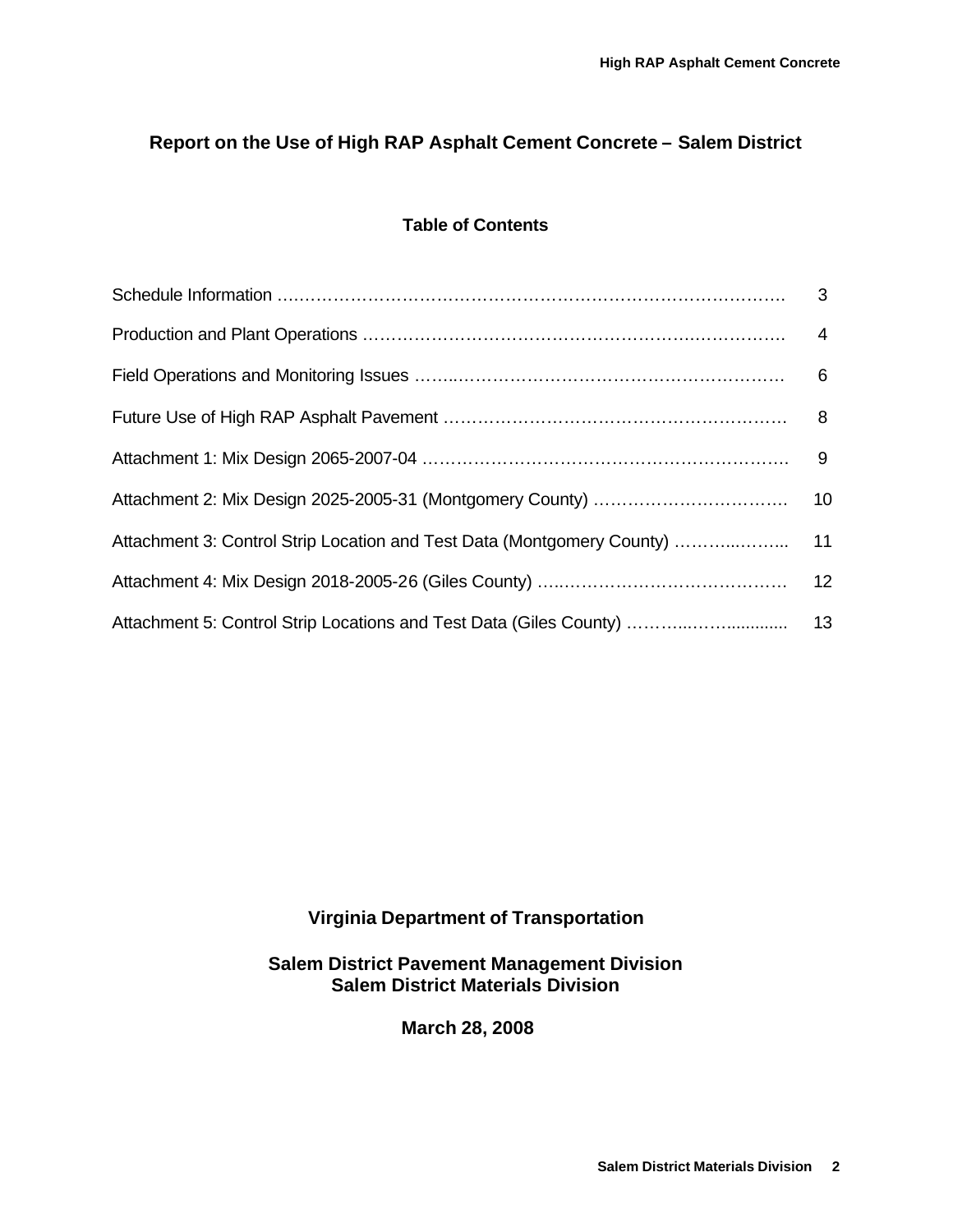# **Report on the Use of High RAP Asphalt Cement Concrete – Salem District**

### **Schedule Information**

As part of the ongoing evaluation process, the use of High RAP Asphalt Cement Concrete was incorporated into Plant Mix Schedule PM-2A-07 and, in turn, required on four sections of Route 58 in Carroll County and one section of Route 221 in Floyd County. The combined estimated quantity (surface mix only) for these five sections was determined to be 18,280 tons with 10,398 tons (56.9%) being placed on Route 58 and the remaining 7,882 tons (43.1%) being placed on Route 221. The following table details the schedule breakdown:

#### **Schedule Quantities for Carroll County**

| Route    | <b>Pavement Description</b>                                                          | From (MP) | To (MP) | Length (Mi)  | Width (Ft) | Tonnage            |
|----------|--------------------------------------------------------------------------------------|-----------|---------|--------------|------------|--------------------|
| 58 WBL   | Mainline Pavement<br>Shoulder Pavement<br><b>Connections &amp; Crossovers</b>        | 1.50      | 2.95    | 1.45<br>1.45 | 24<br>6    | 1684<br>421<br>450 |
| 58 Both  | Mainline Pavement<br><b>Connections &amp; Crossovers</b>                             | 8.66      | 9.84    | 1.18         | 36         | 2056<br>270        |
| 58 Both  | Mainline Pavement<br><b>Shoulder Pavement</b><br><b>Connections &amp; Crossovers</b> | 16.55     | 17.36   | 0.81<br>0.49 | 24<br>8    | 941<br>190<br>50   |
| 58 EBL   | Mainline Pavement<br><b>Connections &amp; Crossovers</b>                             | 19.54     | 22.92   | 3.38         | 24         | 3926<br>410        |
|          | <b>Schedule Quantities for Floyd County</b>                                          |           |         |              |            |                    |
| Route    | <b>Pavement Description</b>                                                          | From (MP) | To (MP) | Length (Mi)  | Width (Ft) | Tonnage            |
| 221 Both | Mainline Pavement<br><b>Connections &amp; Crossovers</b>                             | 16.80     | 23.37   | 6.57         | 24         | 7632<br>250        |

The actual tonnages placed, however, deviated slightly from the initial estimates for both routes. In fact, upon schedule completion, the reported quantities indicated that 17,586 tons of asphalt material was allocated to the above sections with 10,042 tons (57.1%) going to Route 58 and 7,544 tons (42.9%) to Route 221. These figures represent a 694 ton (3.8%) reduction in combined quantity when compared against the initial schedule estimates. The following table details the actual placement dates and quantities utilized on both routes:

| Route | <b>Date</b> | Tonnage | Route | <b>Date</b> | Tonnage | <b>Date</b> | <b>Tonnage</b> |
|-------|-------------|---------|-------|-------------|---------|-------------|----------------|
| 221   | 6/14/07     | 518.63  | 58    | 9/21/07     | 1056.47 | 10/10/07    | 975.04         |
|       | 6/15/07     | 631.46  |       | 9/24/07     | 611.72  | 10/11/07    | 913.20         |
|       | 6/18/07     | 981.87  |       | 9/25/07     | 1422.92 | 10/12/07    | 241.64         |
|       | 6/22/07     | 365.20  |       | 9/26/07     | 1453.41 | 10/15/07    | 497.67         |
|       | 6/25/07     | 1024.03 |       | 9/27/07     | 750.43  |             |                |
|       | 6/26/07     | 1051.87 |       | 10/1/07     | 784.19  |             |                |
|       | 6/27/07     | 1032.48 |       | 10/2/07     | 585.48  |             |                |
|       | 6/28/07     | 819.52  |       | 10/3/07     | 676.89  |             |                |
|       | 6/29/07     | 1119.21 |       | 10/4/07     | 71.84   |             |                |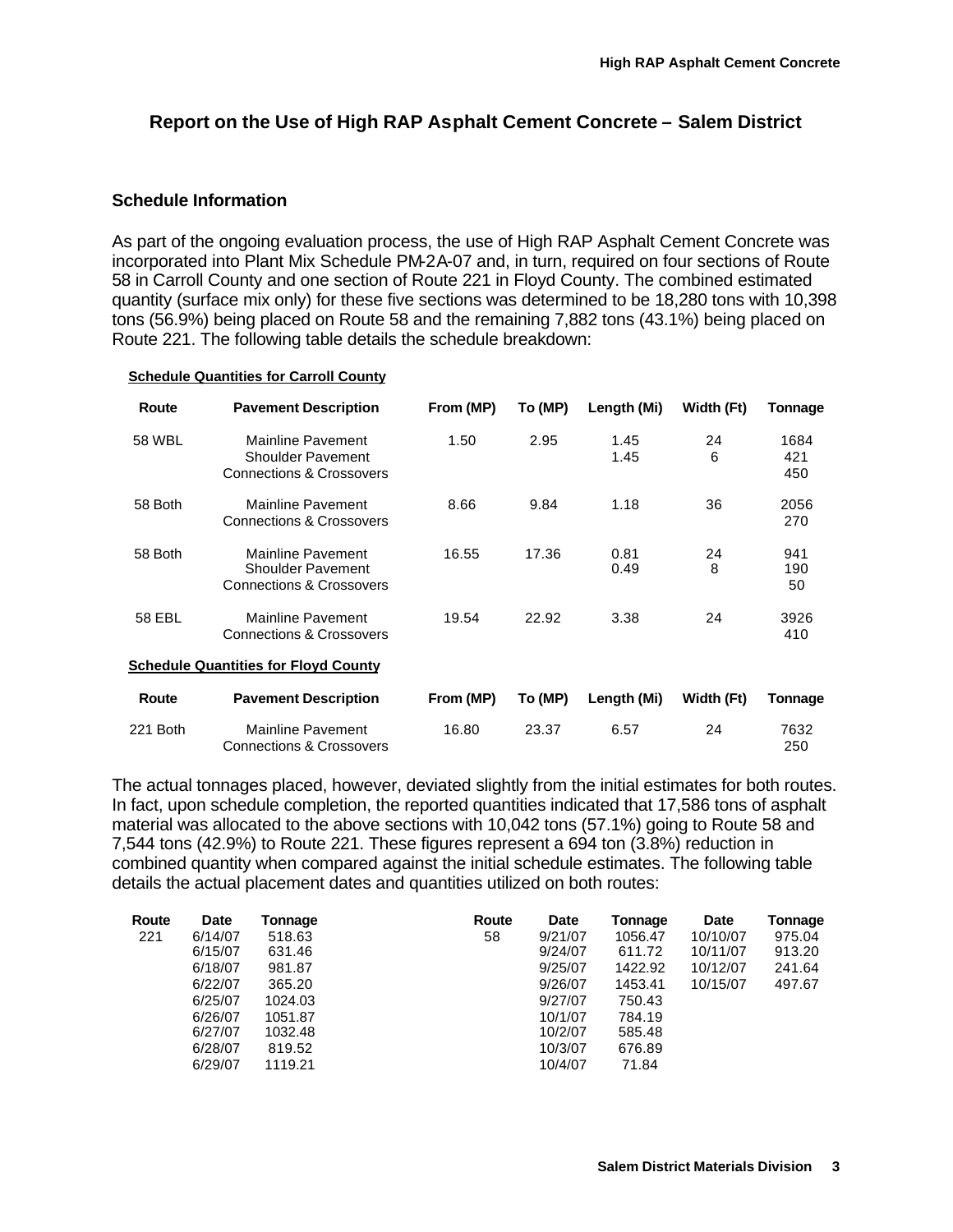# **Production and Plant Operations**

The prime contractor for Plant Mix Schedule PM-2A-07 was Adams Construction Company, which operates a number of asphalt production plants throughout and adjacent to the Salem District. However, with regard to the sections discussed above, the sole production facility for all required high RAP asphalt mixtures was the Adams Sylvatus Plant (VDOT No. 2065) in Sylvatus, Virginia. This particular plant has two 150-ton storage silos and utilizes the Astec Double Barrel Drum Mixer, which is a counter-flow, continuous type unit with a production rate of approximately 200 tons per hour or 2,000 to 2,400 tons per day under optimal conditions. The plant normally produces asphalt mixtures with a 15% RAP component; however, it has the capability to increase RAP proportioning to 50% of the total aggregate matrix. The Astec Double Barrel Drum Mixer permits the direct addition of RAP materials within the insulated mixing chamber through a top-side insulated flop gate (recycled material entry point), which is located at the lower end (burner end) of the angled drum.

### *Handling and Processing RAP Materials*

The unprocessed RAP material is stored at the quarry site adjacent to the Sylvatus Plant and is generally not restricted to source- or type-specific asphalt mixtures; thus the unprocessed material may contain a variety of binder systems and aggregate grading to include surface, intermediate, and base courses. These stockpiles are generally not subject to quality control testing, although visual observations or inspections are conducted to identify the presence of soil contaminants and other deleterious matter. Prior to utilization however, the material is processed via crushing operation, which reduces the variable RAP fragments to uniform size (generally < 1/2") in order to promote final blend consistency. To accomplish this task, the plant employs an Eagle Crusher Unit with a RAP processing/screening capacity of 1000 tons per day. Once processed, the RAP material is then stored for use in well-maintained conical stockpiles (not covered) and, in turn, subjected to comprehensive, quality control testing. The initial testing regime (single cycle) examines representative samples for asphalt content, gradation, absorption, and moisture levels. However, during actual production stages, test procedures for asphalt content and aggregate gradations are revisited and maintained at a frequency of one test per week, while moisture contents are generally monitored on a daily basis.

### *Job Mix Formula and High RAP Asphalt Production Issues*

The job mix formula (type SM-9.5D HR, see Attachment 1) was submitted by Adams Construction Company on April 24, 2007 and granted initial approval (Mix Design No. 2065- 2007-04) by Clyde Landreth of the Salem District Materials Division on April 25, 2007, as well as verbal production approval by Jeff Henderson of the Salem District Materials Division on June 28, 2007. Upon confirmation of subsequent production data, the job mix formula was granted full production approval by Henderson on October 3, 2007. The following table details the final mix proportions, as well as the material source data:

| <b>Material</b>       | Amount (%) | Kind          | <b>Source</b>                            |
|-----------------------|------------|---------------|------------------------------------------|
| NP Stone              | 40         | #8 Quartzite  | Salem Stone - Sylvatus, Virginia         |
| <b>RAP Material</b>   | 30         | Processed RAP | Adams Construction Company - Variable    |
| <b>Natural Sand</b>   | 17         | Natural Sand  | Wythe Sand - Wytheville, Virginia        |
| Screenings            | 13         | #10 Quartzite | Salem Stone - Sylvatus, Virginia         |
| <b>Asphalt Cement</b> | 5.5        | PG 64-22      | Associated Asphalt - Roanoke, Virginia   |
| Additives             | 0.5        | Adhere HP+    | Arr Maz Products - Winter Haven, Florida |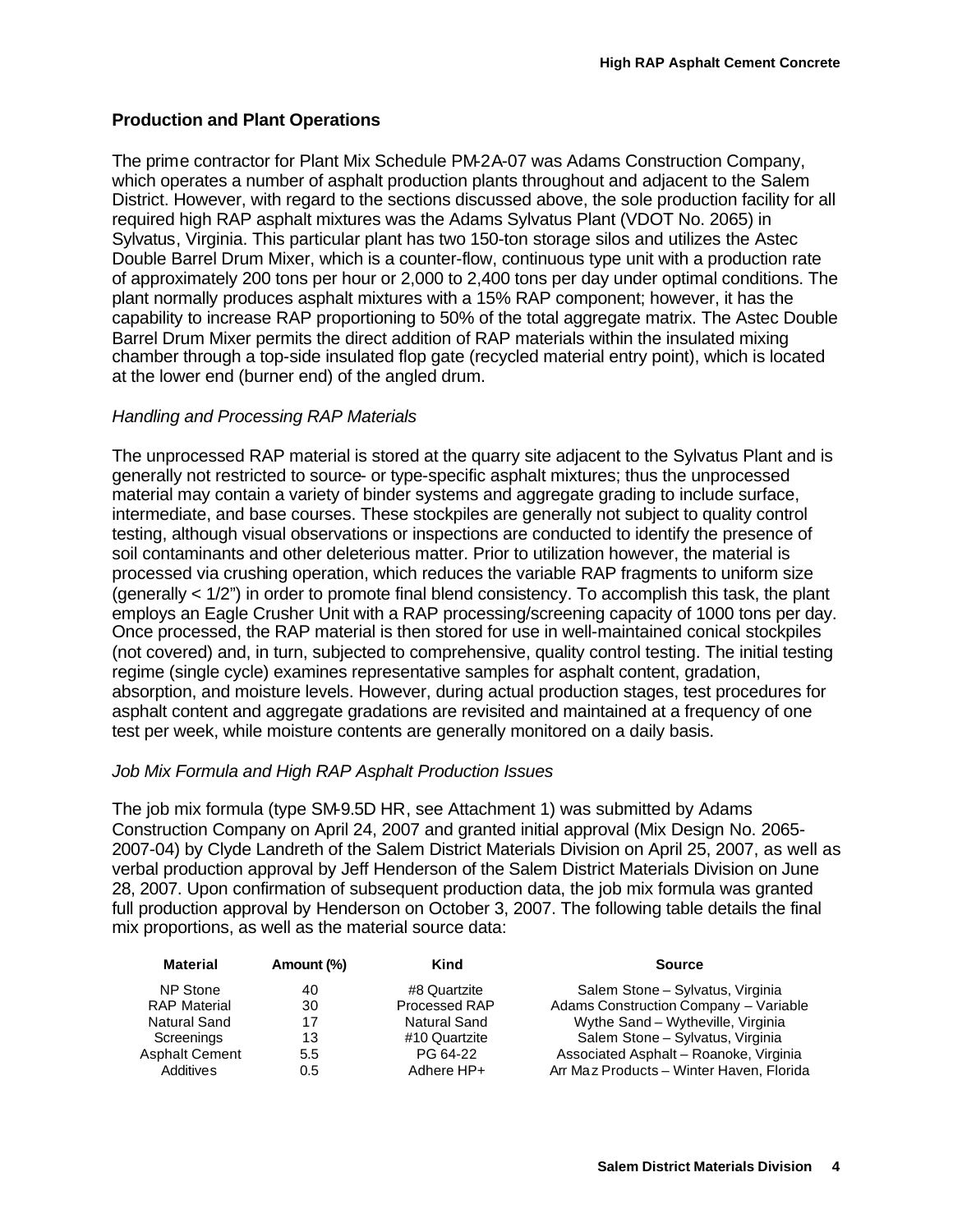The job mix formula specified RAP portioning at 30% of the total aggregate matrix and therefore required a virgin asphalt binder with a 64-22 performance grade designation. This binder adjustment corresponded with existing standards for designing high RAP mixtures (> 20% RAP material) and helped ensure that the final composite mix met the 70-22 performance grade specification for standard SM-9.5D mixes. The final composite mixture was evaluated (extracted and recovered by Abson Method) for such properties by Todd Withrow of the Central Office Materials Division on June 22, 2007 and consequently determined to meet this requirement.

In addition to binder analysis, the mixture also underwent significant quality control/quality assurance testing for aggregate gradation, asphalt content and volumetric properties. The following tables provide a summation of those test results for both producer and VDOT samples, as well as statistical comparisons between the sample populations:

| Test        | <b>Mix</b> | Accept      |    |      | <b>VDOT Monitor Results</b><br><b>Producer Results</b> |   |      | <b>Non-Matched Statistical Data</b> |      |       |      |      |
|-------------|------------|-------------|----|------|--------------------------------------------------------|---|------|-------------------------------------|------|-------|------|------|
| <b>Item</b> | Design     | Range       | N  | x    | s                                                      | N | x    | s                                   | F    | F(99) | M-C  | μ    |
|             |            |             |    |      |                                                        |   |      |                                     |      |       |      |      |
| 1/2"        | 100        | 99-100      | 36 | 99.8 | 0.32                                                   | 8 | 99.8 | 0.22                                | 2.14 | 12.67 | 0.08 | 0.34 |
| 3/8"        | 94         | 90-98       |    | 93.1 | 1.48                                                   |   | 92.9 | 1.62                                | 1.11 | 12.67 | 0.63 | 2.20 |
| #4          | 58         | 54-62       |    | 58.1 | 2.83                                                   |   | 58.8 | 4.11                                | 1.10 | 12.67 | 0.08 | 4.19 |
| #8          | 42         | 38-46       |    | 42.5 | 2.40                                                   |   | 42.3 | 3.63                                | 1.14 | 4.26  | 0.63 | 3.89 |
| #200        | 6          | $5 - 7$     |    | 6.4  | 0.77                                                   |   | 6.1  | 0.74                                | 3.81 | 12.67 | 0.54 | 0.62 |
|             |            |             |    |      |                                                        |   |      |                                     |      |       |      |      |
| АC          | 5.5        | $5.2 - 5.8$ |    | 5.7  | 0.22                                                   |   | 5.6  | 0.18                                | 1.45 | 12.67 | 0.13 | 0.29 |
|             |            |             |    |      |                                                        |   |      |                                     |      |       |      |      |

#### **Gradation and Asphalt Content Test Data**

#### **Volumetric Test Data**

| Test        | Mix           | <b>Accept</b> |    | <b>Producer Results</b> |      |   | <b>VDOT Monitor Results</b> |      |      | <b>Statistical Data (All Samples)</b> |      |      |  |
|-------------|---------------|---------------|----|-------------------------|------|---|-----------------------------|------|------|---------------------------------------|------|------|--|
| <b>Item</b> | <b>Desian</b> | Range         | N  |                         | s    | N |                             | s    |      | F <sub>(99)</sub>                     | M-C  | μ    |  |
|             |               |               |    |                         |      |   |                             |      |      |                                       |      |      |  |
| VTM         | 3.4           | $2 - 5$       | 19 | 3.15                    | 0.80 |   | 4.20                        | 1.17 | 2.12 | 4.66                                  | 1.05 | 1.55 |  |
| VMA         | 16.0          | 15 Min.       |    | 16.47                   | 0.59 |   | 16.77                       | 0.84 | 2.06 | 4.66                                  | 0.30 | 1.12 |  |
| VFA         | 78.9          | 68-84         |    | 80.66                   | 4.65 |   | 75.29                       | 5.91 | 1.61 | 4.66                                  | 5.38 | 7.84 |  |
| F/A         | 1.09          | $0.6 - 1.2$   |    | 1.13                    | 0.15 |   | 1.08                        | 0.16 | 1.08 | 4.66                                  | 0.05 | 0.21 |  |
|             |               |               |    |                         |      |   |                             |      |      |                                       |      |      |  |

**N** = number of samples

 **(test statistic of variability)** 

**X** = mean or average value **s** = standard deviation

 $F_{(99)}$  = critical value of F (rejection region)

**M-C** = difference of monitor/contractor mean test values (test statistic)

**µ** = critical value of *t* (rejection region)

**Notes:** The non-matched statistical method (utilized for both aggregate gradation and asphalt content) is a comparison of the producer lot acceptance sample population to the VDOT monitor sample population, in which matched split sample results are excluded from the analysis, as specified in Virginia Test Method 59. As such, the analysis compared 30 producer samples to 6 VDOT monitor samples. The non-matched statistical comparison demonstrated that the producer and monitor results agreed for the High Rap mix produced by the contractor and, therefore, verified that all specifications were met for both aggregate gradation and asphalt content.

In addition, it should be noted that statistical comparisons of the volumetric test data were performed for informational purposes only and included all 19 producer samples and all 7 VDOT monitor samples.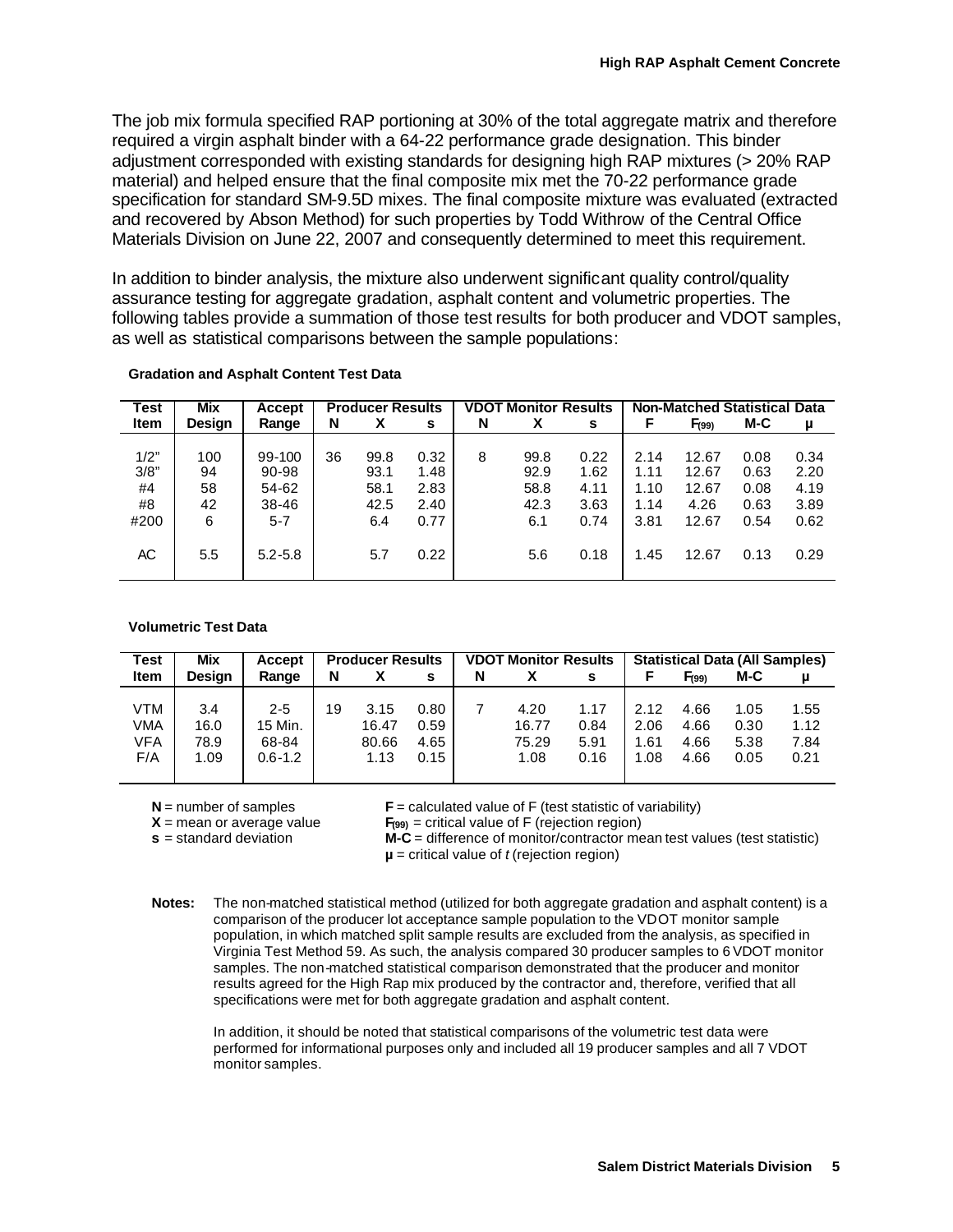In reviewing the data, it is clear that the mix design met all performance specifications over the life of the production period, which constituted 9 lots ( $\sim$  2000 tons per lot) and a partial 10<sup>th</sup> lot of 245 tons. As expected, there were some negative or non-conforming deviations recorded for all tests performed; however, these values represented an insignificant proportion of the total test data recorded (< 15%) and, for the most part, failed to manipulate overriding lot averages beyond the specified limits for any single test item. Still, it should be noted that there were multiple incidences of elevated asphalt content and/or excessive fines (material passing the #200 sieve) documented throughout the production period, which prompted further scrutiny and corrective action.



The examined asphalt contents in 22 of 44 separate test cycles (50.0%) consistently pushed or exceeded (> 5.75% AC) the upper limit specification of 5.8%. However, given the nature of the mix design (high RAP with ∼ 42% passing the #8 sieve), these elevated values were determined to be acceptable by the District Materials Engineer (David Lee) and, therefore, required no lot adjustments or remedial action beyond plant notification and careful monitoring. The incidence of excessive fines (-200 material), on the other hand, was documented in just 6 of 44 separate test cycles (13.6%); thus yielding minimal negative impact on the overriding lot averages for that particular sieve (90% of all lots tested). Nonetheless, test samples taken from Lot No. 200705 produced a mean passing value of 7.1% for the #200 sieve and, in turn, resulted in a 0.3 point adjustment on October 10, 2007.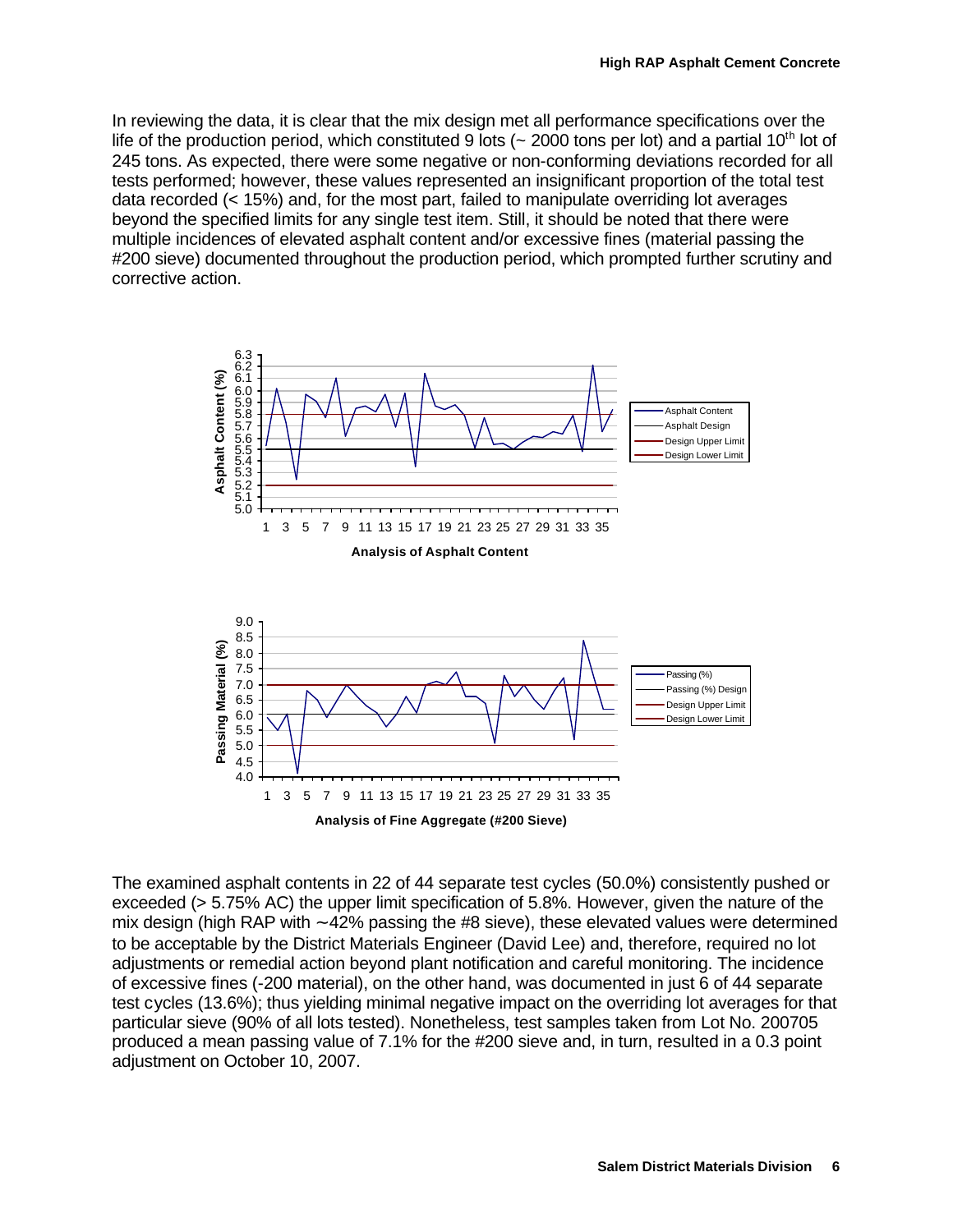Note: There were other samples taken for additional testing (ex. rut testing) to be conducted at Elko and VTRC; however, the resulting data from these tests were not available for inclusion in this report.

### **Field Operations and Monitoring Issues**

The primary inspection services for both placement operations (Route 221 and Route 58) were charged to Angie Oaks of M.B.P. Construction Engineering Incorporated; however, it should be noted that additional oversight services, to include material inspection and quality/independent assurance testing, were provided by Jeff Padgett and Mitch Price of the Salem District Materials Division. The following table outlines critical field specifications for this particular mix:

| Minimum/Maximum Lay      | <b>Minimum Density Requirements</b> | <b>Minimum Density Requirements</b> |
|--------------------------|-------------------------------------|-------------------------------------|
| <b>Down Temperatures</b> | (% Maximum Theoretical Density)     | (% Target Nuclear Density)          |
| 270 to 350 $^{\circ}$ F  | 92.2%                               | 98.0 to 102.0%                      |

According to the project records, the high RAP asphalt materials for Route 221 were placed during the daylight hours (both morning and afternoon) between June 14 and June 29, 2007. The test data from these placements indicated that plant temperatures were consistently in the range of 335 and 345° F, with a composite mean plant temperature of 341° F for all values recorded. The mean transport interval was calculated at 64 minutes, although most loads arrived on-site in  $<$  60 minutes, while lay down temperatures averaged 303 $\degree$  F, thus representing an approximate 35 to 45° F (10 to 13%) reduction in temperature from the plant to the project site. The target nuclear density (excluding any initial values taken between June 14 and June 18) was determined to be 140.8 lbs/ft<sup>3</sup> with all subsequent test values averaging 99.7% of this target value (min/max values were calculated at 99.3 and 100.3% respectively). Moreover, the mean % maximum theoretical density values for all cored specimens (also excluding any initial values taken between June 14 and June 18) were recorded at 96.6% (quality control samples) and 95.8% (monitor samples).

The placement operations on Route 58 predominately occurred during the daylight hours as well (both morning and afternoon with some incidences of night work) and were carried out between September 21 and October 15, 2007. The test data from these placements indicated that plant temperatures were maintained between 300 and 350° F, with a composite mean plant temperature of 317° F for all values recorded. The mean transport interval was calculated at 32 minutes; however, the statistical range for this period was 46 minutes, with min/max values recorded at 12 and 58 minutes respectively (much more sporadic than the transport intervals on Route 221). Still, the aspects of temporal variability rendered minimal negative impact on the resulting lay down temperatures, which averaged 292° F and represented comparable reductive values to those witnessed on Route 221. The target nuclear density was determined to be 137.9 lbs/ft<sup>3</sup> with all subsequent test values averaging 100.0% of this target value (min/max values were calculated at 98.8 and 101.2% respectively). Moreover, the mean % maximum theoretical density values for all cored specimens were recorded at 96.8% (quality control samples) and 96.6% (monitor samples)

In considering the data from both placement operations, it is clear that the recorded test values met or exceeded all relevant specifications; thus implying that the mix performed adequately throughout the entire production period. However, it should be noted that these values reflect post-adjustment test data only and fail to incorporate the non-conforming test values documented between June 14 and June 18, 2007. According to the project records, there were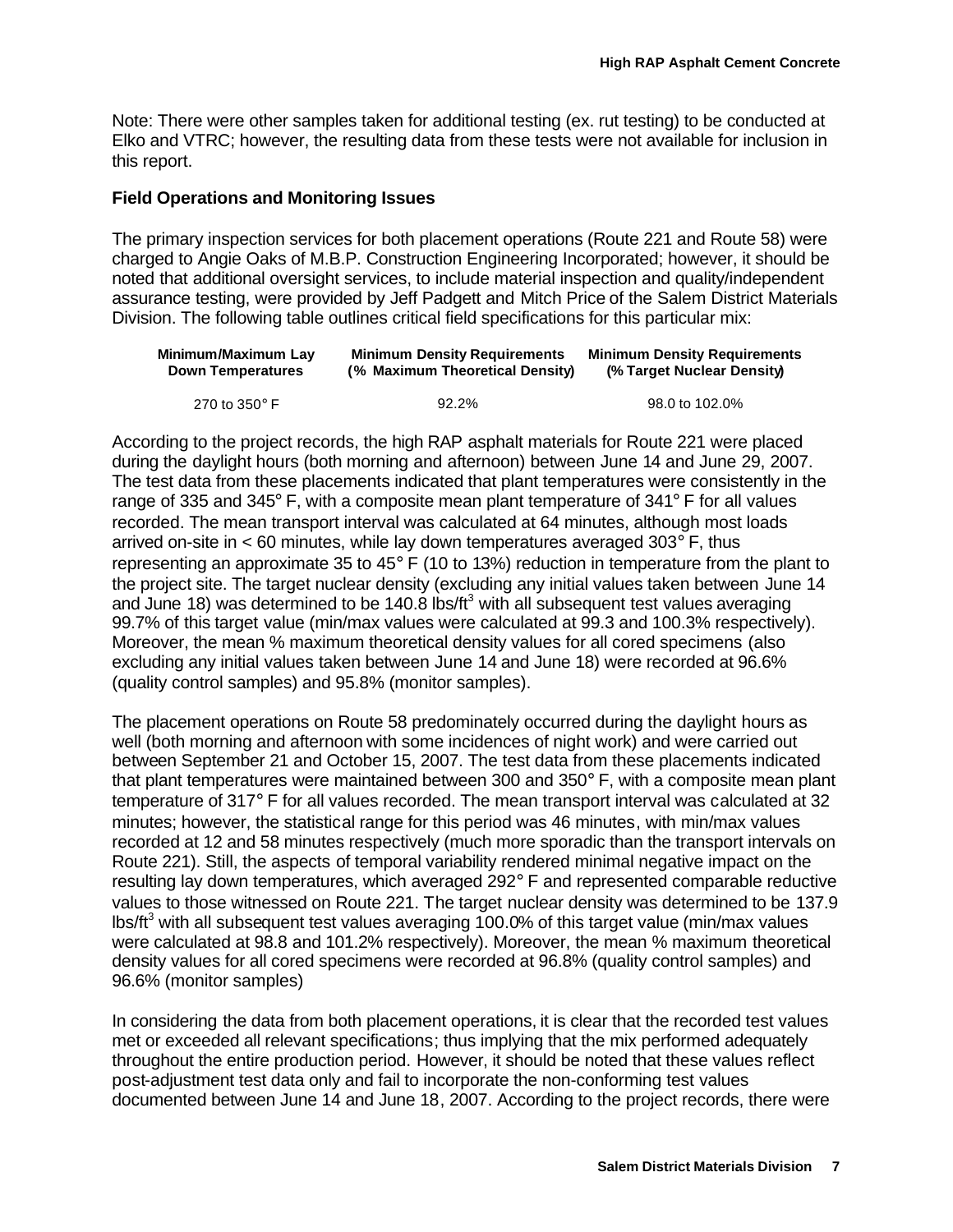numerous problems confronted during the initial production period (Route 221 placement). On June 14, Oaks indicated that there were two incidences of failing lay down temperatures, as well as issues with periodic "clumping" and insufficient aggregate coating. Moreover, the mix appeared to "creep" at the longitudinal edges and "shove" through the center of mat, which resulted in areas of tearing or cracking. In addition to these observations, Padgett documented failing density values for the initial core samples taken, which registered only 90.2% of the required minimum density, while gradation results prompted further concerns with regard to excessive fines. Nonetheless, after several adjustments and additional control strip testing, the density and gradation values improved and placement was continued with minimal disruption.

On the next placement date (June 15) however, the asphalt material, once again, appeared tender and sensitive to compaction, yet no failing density values were recorded. In fact, the nuclear density readings indicated that more than 50% of the test data exceeded the upper limit density specification of 102% and, as a result, led to further roller pattern/control strip testing. These test procedures consequently raised the target density value from 135.3 to 140.8 lbs/ft<sup>3</sup>. Nonetheless, the June 18 placement experienced even more problems than those witnessed on the previous dates, and eventually led to a complete shutdown of the entire production operation later that day. During this period, Padgett indicated that shoving and cracking were "prevalent" throughout the mat while the longitudinal edges appeared to move "inches per roller pass". In addition to these noted problems, the density values of the cored samples rendered failing test results at 89.6%, which ultimately provoked the shut down order. In turn, the Sylvatus Plant responded with slight modifications in the production process, to include elevating the drum mixing temperature (from  $\sim$  440 to  $\sim$  475° F) and extending the length of the sequential mixing cycle (composite mixing of aggregate, recycled material, and asphalt cement). Although requiring a 10% increase in No. 2 fuel oil, as well as a corresponding reduction in unit capacity (from 200 to 150 tons per hour), these simple adjustments clearly resulted in positive benefit, as no further problems were documented for the remainder of the production period.

### **Future Use of High RAP Asphalt Pavement**

Currently, there are no routes selected for future application of high RAP Asphalt Cement Concrete within the Salem District. However, it may be assumed, with relative confidence, that engineering proposals will be submitted to the Department for review in the near future, especially for routes with similar traffic types and volumes as those discussed in the above text.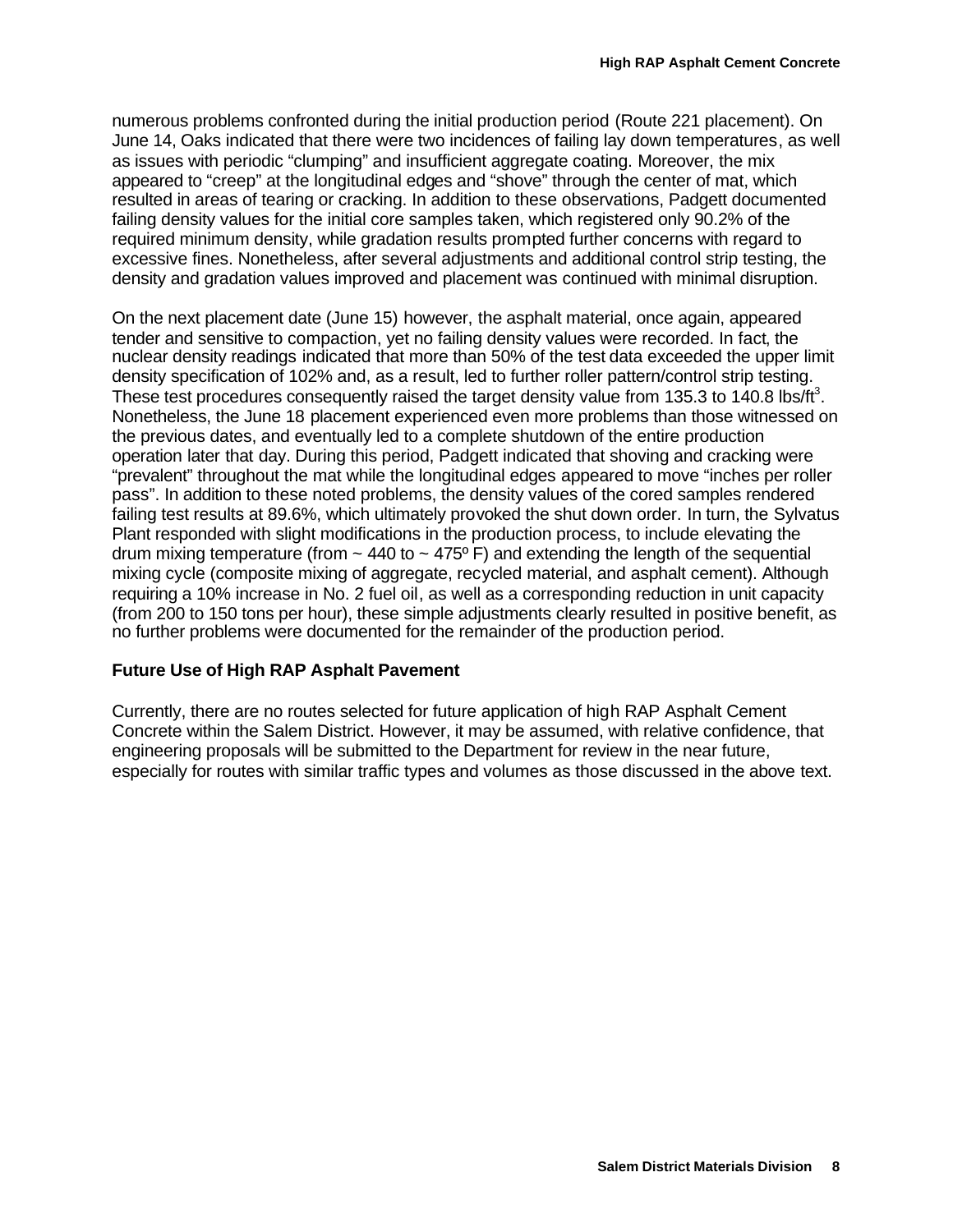#### Attachment 1

### **VIRGINIA DEPARTMENT OF TRANSPORTATION**

#### **MATERIALS DIVISION**

# **STATEMENT OF ASPHALT CONCRETE OR CENTRAL-MIX AGGREGATE JOB-MIX FORMULA**

Submit to the District Administrator, Virginia Department of Transportation. Approval must be received by the contractor from the Materials Division before work is begun. This job-mix design is approved for all projects of the Department for the type of mix and the calendar year shown below.

| Contractor Design Mix No.      |                  | 2065-2007-04   |                              |      |                      | Design Lab No.<br>$S-1$             |
|--------------------------------|------------------|----------------|------------------------------|------|----------------------|-------------------------------------|
| 4/24/2007<br>Date              |                  | Job Mix ID No. |                              |      | 2007<br>Calendar Yr. | 82%<br>TSR Test No.                 |
| Type Mix / Size Aggregate      |                  | SM-9.5D (144)  |                              |      |                      |                                     |
| Producer Name & Plant Location |                  |                | Adams Construction Co., Inc. |      |                      | Phone<br>$(276) 766 - 0410$         |
|                                | <b>Materials</b> |                |                              |      | Kind                 | <b>Source</b>                       |
| Approval Phase                 | A                | $B^*$          | $\overline{C}$               |      |                      |                                     |
| Aggregate                      | 40               | 40             |                              | $\%$ | #8 Quartzite         | Salem Stone Co., Sylvatus, VA       |
| Aggregate                      |                  |                |                              | $\%$ |                      |                                     |
| Rap                            | 30               | 30             |                              | $\%$ | Processed Rap        | Adams Construction Co., Roanoke, VA |
| Sand                           | 17               | 17             |                              | $\%$ | Concrete Sand        | Wythe Sand Co., Wytheville, VA      |
| Screening                      | 13               | 13             |                              | $\%$ | #10 Ouartzite        | Salem Stone, Sylvatus, VA           |
| Lime                           |                  |                |                              | $\%$ |                      |                                     |
| <b>Asphalt Cement</b>          | 5.5              | 5.5            |                              |      | PG 64-22             | Associated Asphalt, Roanoke, VA     |
| <b>Asphalt Prime/Tack</b>      |                  |                |                              |      |                      |                                     |
| Additives:                     | 0.5              | 0.5            |                              |      | Adhere $HP+$         | Arr Max Products, Winter Haven, FL  |
|                                |                  |                |                              |      |                      |                                     |
|                                |                  |                |                              |      |                      |                                     |

| <b>Job-Mix</b>                             |         | Total %<br>Passing       | <b>Tolerance</b><br>$\% + or -$ |                                  | <b>Acceptance Range</b>                       | End of<br>Year                         | <b>Design/Spec. Range</b> |
|--------------------------------------------|---------|--------------------------|---------------------------------|----------------------------------|-----------------------------------------------|----------------------------------------|---------------------------|
| <b>Sieves</b>                              | Lab JMF | Production<br><b>JMF</b> |                                 | Average of $\frac{4}{3}$ Test(s) |                                               | <b>Average</b>                         |                           |
| Approval Phase                             | A       | $B^*$                    |                                 | A                                | B                                             | $\mathsf{C}$                           |                           |
| 1/2"                                       | 100     | 100                      | $\overline{0}$                  | 100                              | 100                                           |                                        | 100                       |
| 3/8"                                       | 94      | 94                       | 4                               | 90-98                            | 90-98                                         |                                        | 90-100                    |
| #4                                         | 58      | 58                       | 4                               | 54-62                            | 54-62                                         |                                        | 80 Max                    |
| #8                                         | 39      | 42                       | 4                               | $35-43$                          | 38-46                                         |                                        | 38-67                     |
| #200                                       | 6       | 6                        | л.                              | $5 - 7$                          | $5 - 7$                                       |                                        | $2 - 10$                  |
|                                            |         |                          |                                 |                                  |                                               |                                        |                           |
|                                            |         |                          |                                 |                                  |                                               |                                        |                           |
|                                            |         |                          |                                 |                                  |                                               |                                        |                           |
| Asphalt $(\%)$                             | 5.5     | 5.5                      | 0.3                             | $5.2 - 5.8$                      | $5.2 - 5.8$                                   |                                        |                           |
| Lay Down                                   |         |                          | $270-350$ °F( $^{\circ}$ C)     |                                  | Muffle Furnace Correction Factor:             |                                        | 0.38                      |
| Temperatures                               |         |                          |                                 |                                  | Field Correction Factor $(G_{se} - G_{sh})$ : |                                        | 0.007                     |
| Lab Compaction                             |         |                          | 293-302 °F (°C)                 | Pill Weight:                     |                                               |                                        | 4850                      |
| Temp eratures                              |         |                          |                                 | <b>SMA</b> Mixes                 |                                               |                                        |                           |
|                                            |         |                          |                                 |                                  |                                               | $\overline{\text{VCA}}_{\text{DRC}}$ : |                           |
| Producer Technician's Certification Number |         |                          | M. Wallace                      |                                  |                                               | $G_{CA}$ :                             |                           |

# **MATERIALS DIVISION USE ONLY**

| Remarks                 | VMA=16.0, VFA=78.9, Ni=88.3, F/A=1.11, Perm <100, Gse=2.709, Pbe=5.42                                                                               |        |                |                                |         |                |               |       |           |           |  |  |  |
|-------------------------|-----------------------------------------------------------------------------------------------------------------------------------------------------|--------|----------------|--------------------------------|---------|----------------|---------------|-------|-----------|-----------|--|--|--|
|                         | <b>Application Rates:</b><br>Min.<br>Nominal Max. Size Aggregate<br>Max.<br>$lb/yd^2$ (kg/m <sup>2</sup> )<br>$1b/yd^2$ (kg/m <sup>2</sup> )        |        |                |                                |         |                |               |       |           |           |  |  |  |
|                         | Mix Properties at the Job-Mix                                                                                                                       | 149.9  |                | $1b/ft^3$ (kg/m <sup>3</sup> ) | VTM:    | 3.4            |               |       | 2.486     |           |  |  |  |
| <b>Asphalt Content:</b> |                                                                                                                                                     | Weight |                |                                |         |                |               |       | $G_{mm}$  |           |  |  |  |
| Checked By:             | J.A. Henderson 4/26/2007                                                                                                                            |        |                |                                |         |                |               |       |           |           |  |  |  |
|                         | Approved tentatively subject to the production of material meeting all other applicable requirements of the specification.                          |        |                |                                |         |                |               |       |           |           |  |  |  |
|                         | * Note: Part B 'Production JMF' and corresponding Material percentages will be filled out by the DME upon receipt of the additional requirements of |        |                |                                |         |                |               |       |           |           |  |  |  |
|                         | the HMA producer within the first three lots under Section 502.01(b)                                                                                |        |                |                                |         |                |               |       |           |           |  |  |  |
|                         | Copies: State Materials Engineer                                                                                                                    |        |                | 図                              | Part A: |                | D.C. Landreth |       | Date:     | 4/25/2007 |  |  |  |
|                         | District Materials Engineer                                                                                                                         |        | Approvals      |                                |         |                |               |       |           |           |  |  |  |
|                         | Project Inspector                                                                                                                                   |        | $\overline{X}$ | Part B:                        |         | J.A. Henderson |               | Date: | 10/3/2007 |           |  |  |  |
|                         | Sub-Contractor and/or Producer                                                                                                                      |        |                |                                | Part C: |                |               |       | Date:     |           |  |  |  |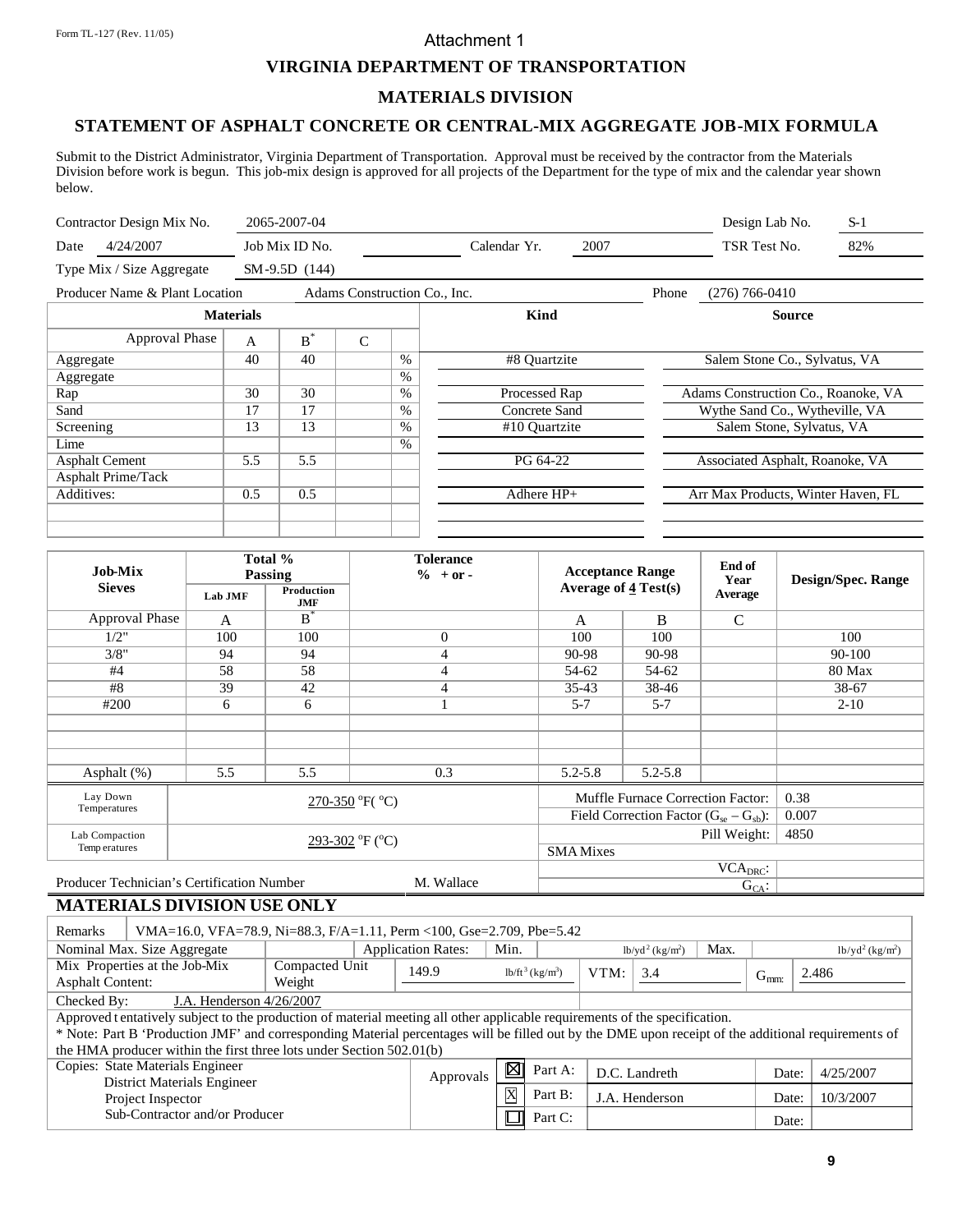### Attachment 2

### **VIRGINIA DEPARTMENT OF TRANSPORTATION**

#### **MATERIALS DIVISION**

# **STATEMENT OF ASPHALT CONCRETE OR CENTRAL-MIX AGGREGATE JOB-MIX FORMULA**

Submit to the District Administrator, Virginia Department of Transportation. Approval must be received by the contractor from the Materials Division before work is begun. This job-mix design is approved for all projects of the Department for the type of mix and the calendar year shown below.

| Contractor Design Mix No.      |                  | 2025-2005-31   |              |      |                                         |       | Design Lab No.                     | $S-1$ |
|--------------------------------|------------------|----------------|--------------|------|-----------------------------------------|-------|------------------------------------|-------|
| 1/2/2007<br>Date               |                  | Job Mix ID No. |              |      | 2007<br>Calendar Yr.                    |       | TSR Test No.                       | 82%   |
| Type Mix / Size Aggregate      |                  | SM-9.5D (144)  |              |      |                                         |       |                                    |       |
| Producer Name & Plant Location |                  |                |              |      | Adams Construction Co. Inc., Blacksburg | Phone | $(540) 552 - 3799$                 |       |
|                                | <b>Materials</b> |                |              |      | Kind                                    |       | <b>Source</b>                      |       |
| Approval Phase                 | $\mathbf{A}$     | $\textbf{B}^*$ | $\mathsf{C}$ |      |                                         |       |                                    |       |
| Aggregate                      | 45               | 45             |              | $\%$ | #8 Ouartzite                            |       | Salem Stone, Sylvatus VA           |       |
| Aggregate                      |                  |                |              | $\%$ |                                         |       |                                    |       |
| Rap                            | 15               | 15             |              | $\%$ | Processed RAP                           |       | Adams Construction Co., Roanoke VA |       |
| Sand                           | 15               | 15             |              | $\%$ | Concrete Sand                           |       | Wythe Sand Co., Wytheville VA      |       |
| Screening                      | 25               | 25             |              | $\%$ | #10 Ouartzite                           |       | Salem Stone, Sylvatus VA           |       |
| Lime                           |                  |                |              | %    |                                         |       |                                    |       |
| <b>Asphalt Cement</b>          | 5.7              | 5.7            |              |      | PG 70-22                                |       | Associated Asphalt, Roanoke VA     |       |
| Asphalt Prime/Tack             |                  |                |              |      |                                         |       |                                    |       |
| Additives:                     | 0.5              | 0.5            |              |      | Adhere $HP+$                            |       | Arr-Maz Products, Winter Haven FL  |       |
|                                |                  |                |              |      |                                         |       |                                    |       |
|                                |                  |                |              |      |                                         |       |                                    |       |

| <b>Job-Mix</b>                             |         | Total %<br>Passing       | <b>Tolerance</b><br>$\%$ + or - |                  | <b>Acceptance Range</b>                       | End of<br>Year       | <b>Design/Spec. Range</b> |
|--------------------------------------------|---------|--------------------------|---------------------------------|------------------|-----------------------------------------------|----------------------|---------------------------|
| <b>Sieves</b>                              | Lab JMF | Production<br><b>JMF</b> |                                 |                  | Average of $\frac{4}{3}$ Test(s)              | Average              |                           |
| Approval Phase                             | A       | $B^{\dagger}$            |                                 | A                | B                                             | $\mathsf{C}$         |                           |
| 1/2"                                       | 100     | 100                      | $\mathbf{0}$                    | 100              | 100                                           |                      | 100                       |
| 3/8"                                       | 90      | 90                       | 4                               | 86-94            | 86-94                                         |                      | 90-100                    |
| #4                                         | 57      | 55                       | 4                               | 53-61            | 51-59                                         |                      | 80 Max                    |
| #8                                         | 38      | 38                       | 4                               | 34-42            | 34-42                                         |                      | 38-67                     |
| #200                                       | 6.0     | 6.0                      |                                 | $5.0 - 7.0$      | $5.0 - 7.0$                                   |                      | $2 - 10$                  |
|                                            |         |                          |                                 |                  |                                               |                      |                           |
|                                            |         |                          |                                 |                  |                                               |                      |                           |
|                                            |         |                          |                                 |                  |                                               |                      |                           |
| Asphalt (%)                                | 5.7     | 5.7                      | 0.3                             | $5.4 - 6.0$      | $5.4 - 6.0$                                   |                      |                           |
| Lay Down                                   |         |                          | $250-350$ °F( $^{\circ}$ C)     |                  | Muffle Furnace Correction Factor:             |                      | 0.62                      |
| Temperatures                               |         |                          |                                 |                  | Field Correction Factor $(G_{se} - G_{sb})$ : |                      | 0.20                      |
| Lab Compaction                             |         |                          | $284-293$ °F (°C)               |                  |                                               | 4850                 |                           |
| Temperatures                               |         |                          |                                 | <b>SMA</b> Mixes |                                               |                      |                           |
|                                            |         |                          |                                 |                  |                                               | VCA <sub>DRC</sub> : |                           |
| Producer Technician's Certification Number |         |                          | M. Wallace                      |                  |                                               | $G_{CA}$ :           |                           |

# **MATERIALS DIVISION USE ONLY**

| Remarks                                                                                                                    | VMA=15.3, VFA=80, Ni=87.3, F/A=1.10, Pbe=5.43, Gse=2.702, Perm = 100                                                                                |                |                           |      |                                |             |                                |      |           |       |                                |
|----------------------------------------------------------------------------------------------------------------------------|-----------------------------------------------------------------------------------------------------------------------------------------------------|----------------|---------------------------|------|--------------------------------|-------------|--------------------------------|------|-----------|-------|--------------------------------|
|                                                                                                                            | Nominal Max. Size Aggregate                                                                                                                         |                | <b>Application Rates:</b> | Min. |                                |             | $lb/yd^2$ (kg/m <sup>2</sup> ) | Max. |           |       | $1b/yd^2$ (kg/m <sup>2</sup> ) |
|                                                                                                                            | Mix Properties at the Job-Mix                                                                                                                       | Compacted Unit | 148.9                     |      | $1b/ft^3$ (kg/m <sup>3</sup> ) | VTM:        | 3.5                            |      |           | 2.473 |                                |
| Weight<br><b>Asphalt Content:</b>                                                                                          |                                                                                                                                                     |                |                           |      |                                |             |                                |      | $G_{mm}$  |       |                                |
| Checked By:                                                                                                                | J.A. Henderson 10/9/2007                                                                                                                            |                |                           |      |                                |             |                                |      |           |       |                                |
| Approved tentatively subject to the production of material meeting all other applicable requirements of the specification. |                                                                                                                                                     |                |                           |      |                                |             |                                |      |           |       |                                |
|                                                                                                                            | * Note: Part B 'Production JMF' and corresponding Material percentages will be filled out by the DME upon receipt of the additional requirements of |                |                           |      |                                |             |                                |      |           |       |                                |
|                                                                                                                            | the HMA producer within the first three lots under Section 502.01(b)                                                                                |                |                           |      |                                |             |                                |      |           |       |                                |
|                                                                                                                            | Copies: State Materials Engineer                                                                                                                    |                |                           | 図    | Part A:                        | R.P. Bryant |                                |      | Date:     |       | 1/10/2007                      |
|                                                                                                                            | <b>District Materials Engineer</b>                                                                                                                  | Approvals      |                           |      |                                |             |                                |      |           |       |                                |
| Project Inspector                                                                                                          |                                                                                                                                                     | 図              | Part B:                   |      | J.A. Henderson                 |             | Date:                          |      | 10/9/2007 |       |                                |
| Sub-Contractor and/or Producer                                                                                             |                                                                                                                                                     |                | Part C:                   |      |                                |             | Date:                          |      |           |       |                                |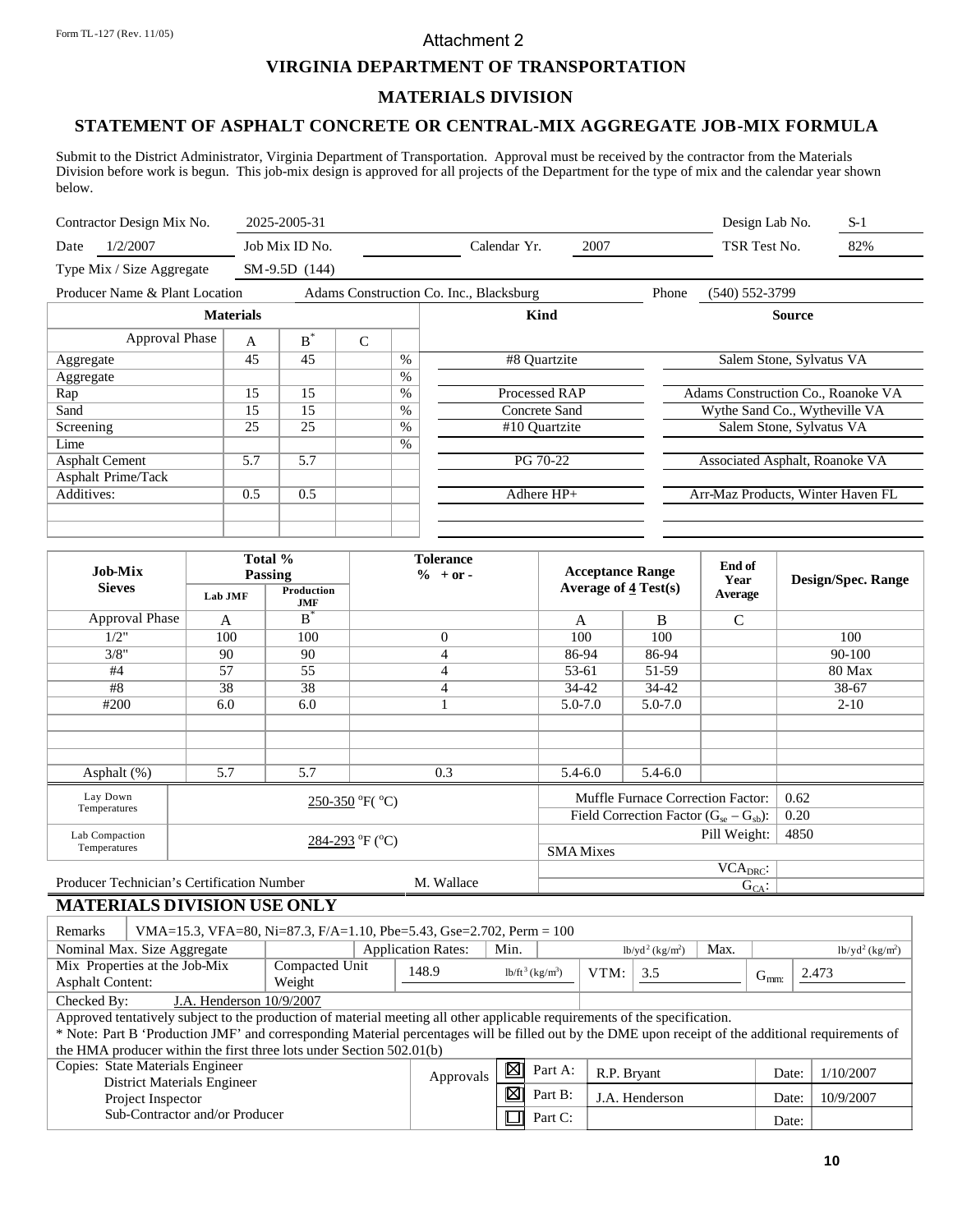### **Attachment 3: Control Strip Location and Test Data (Montgomery County)**

| Route   | <b>Pavement Description</b>                                               | From (MP)    | To (MP)      | Length (Mi)  | Width (Ft) | Tonnage            |
|---------|---------------------------------------------------------------------------|--------------|--------------|--------------|------------|--------------------|
| 11 Both | Mainline Pavement<br><b>Shoulder Pavement</b><br>Connections & Crossovers | 3.78<br>3.78 | 8.22<br>8.22 | 4.44<br>8.88 | 36<br>2    | 7736<br>860<br>850 |

#### **Schedule Quantities for Route 11 in Montgomery County (PM-2A-07)**

#### **Gradation and Asphalt Content Test Data (Mix Design No. 2025-2005-31)**

| <b>Test</b>                            | <b>Mix</b>                        | Accept                                                          |    | <b>Producer Results</b>                     |                                              |   | <b>VDOT Monitor Results</b>                |                                              | <b>Non-Matched Statistical Data</b>  |                                                  |                                              |                                              |  |
|----------------------------------------|-----------------------------------|-----------------------------------------------------------------|----|---------------------------------------------|----------------------------------------------|---|--------------------------------------------|----------------------------------------------|--------------------------------------|--------------------------------------------------|----------------------------------------------|----------------------------------------------|--|
| <b>Item</b>                            | <b>Design</b>                     | Range                                                           | N  | Χ                                           | s                                            | N | Х                                          | s                                            | F                                    | F <sub>(99)</sub>                                | M-C                                          | μ                                            |  |
| 1/2"<br>3/8"<br>#4<br>#8<br>#200<br>АC | 100<br>90<br>55<br>38<br>6<br>5.7 | 99-100<br>86-94<br>51-59<br>$34 - 42$<br>$5 - 7$<br>$5.4 - 6.0$ | 17 | 100.0<br>92.0<br>54.8<br>38.0<br>6.3<br>5.9 | 0.00<br>1.44<br>2.63<br>1.86<br>0.31<br>0.12 | 3 | 99.4<br>92.0<br>52.3<br>36.7<br>5.6<br>5.9 | 0.74<br>1.13<br>2.55<br>2.83<br>0.32<br>0.19 | 1.64<br>1.06<br>2.32<br>1.10<br>0.38 | 8.19<br>199.42<br>199.42<br>8.19<br>8.19<br>8.19 | 0.57<br>0.01<br>2.48<br>1.33<br>0.65<br>0.01 | 4.22<br>3.05<br>7.52<br>9.97<br>0.93<br>0.67 |  |

#### **Volumetric Test Data (Mix Design No. 2025-2005-31)**

| <b>Test</b> | <b>Mix</b>    | <b>Accept</b> |   | <b>Producer Results</b> |      |   | <b>VDOT Monitor Results</b> |      | <b>Statistical Data (All Samples)</b> |                   |      |          |
|-------------|---------------|---------------|---|-------------------------|------|---|-----------------------------|------|---------------------------------------|-------------------|------|----------|
| <b>Item</b> | <b>Desian</b> | Range         | N |                         | s    | N |                             | s    |                                       | F <sub>(99)</sub> | M-C  | <b>u</b> |
|             |               |               |   |                         |      |   |                             |      |                                       |                   |      |          |
| VTM         | 3.5           | $2.0 - 5.0$   | 9 | 2.10                    | 0.61 | 3 | 2.67                        | 1.15 | 3.51                                  | 11.04             | 0.57 | 4.06     |
| VMA         | 15.3          | 15 Min.       |   | 15.22                   | 0.49 |   | 15.83                       | 0.85 | 3.05                                  | 11.04             | 0.61 | 3.02     |
| VFA         | 80.0          | 68-84         |   | 85.56                   | 2.60 |   | 83.33                       | 6.51 | 6.25                                  | 11.04             | 2.22 | 38.26    |
| F/A         | 1.10          | $0.6 - 1.2$   |   | 1.07                    | 0.05 |   | 0.95                        | 0.03 | 2.69                                  | 199.37            | 0.12 | 0.08     |
|             |               |               |   |                         |      |   |                             |      |                                       |                   |      |          |

**N** = number of samples  $X$  = mean or average value **s** = standard deviation

 $$ 

 $F_{(99)}$  = critical value of F (rejection region)

**M-C** = difference of monitor/contractor mean test values (test statistic)  $\mu$  = critical value of *t* (rejection region)

**Notes:** The non-matched statistical method (utilized for both aggregate gradation and asphalt content) is a comparison of the producer lot acceptance sample population to the VDOT monitor sample population, in which matched split sample results are excluded from the analysis, as specified in Virginia Test Method 59. As such, the analysis compared 14 producer samples to 3 VDOT monitor samples. The non-matched statistical comparison demonstrated that the producer and monitor results agreed for the High Rap mix produced by the contractor and, therefore, verified that all specifications were met for both aggregate gradation and asphalt content.

In addition, it should be noted that statistical comparisons of the volumetric test data were performed for informational purposes only and included all 9 producer samples and all 3 VDOT monitor samples.

Density samples were evaluated on October 1, 2007 and recorded at 93.3% (average of 6 cored specimens). The target nuclear density was determined to be 142.0 pounds per cubic foot.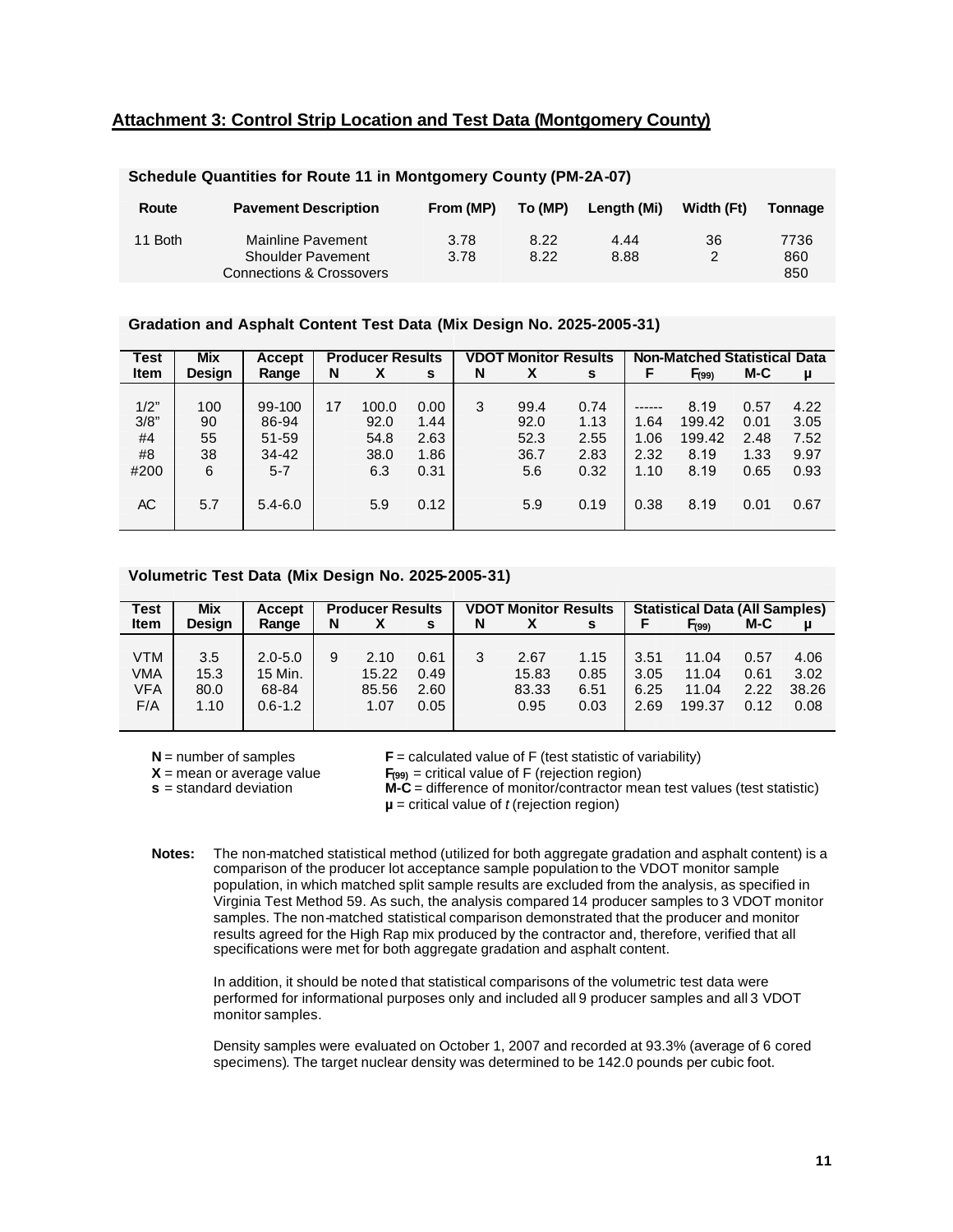### Attachment 4

### **VIRGINIA DEPARTMENT OF TRANSPORTATION**

#### **MATERIALS DIVISION**

# **STATEMENT OF ASPHALT CONCRETE OR CENTRAL-MIX AGGREGATE JOB-MIX FORMULA**

Submit to the District Administrator, Virginia Department of Transportation. Approval must be received by the contractor from the Materials Division before work is begun. This job-mix design is approved for all projects of the Department for the type of mix and the calendar year shown below.

|                                                                  |       |                                                 |      |              |      |                                                      | Design Lab No.               | $S-1$                                                                                                                                                |  |  |
|------------------------------------------------------------------|-------|-------------------------------------------------|------|--------------|------|------------------------------------------------------|------------------------------|------------------------------------------------------------------------------------------------------------------------------------------------------|--|--|
|                                                                  |       |                                                 |      | Calendar Yr. | 2007 |                                                      | TSR Test No.                 | 93%                                                                                                                                                  |  |  |
|                                                                  |       |                                                 |      |              |      |                                                      |                              |                                                                                                                                                      |  |  |
| Producer Name & Plant Location<br>Adams Construction Co., Dublin |       |                                                 |      |              |      | Phone                                                | 540-674-0199                 |                                                                                                                                                      |  |  |
| <b>Materials</b>                                                 |       |                                                 |      | Kind         |      |                                                      |                              |                                                                                                                                                      |  |  |
| $\overline{A}$                                                   | $B^*$ | $\overline{C}$                                  |      |              |      |                                                      |                              |                                                                                                                                                      |  |  |
| 45                                                               | 45    |                                                 | $\%$ | #8           |      | Salem Stone, Sylvatus, VA                            |                              |                                                                                                                                                      |  |  |
|                                                                  |       |                                                 | $\%$ |              |      |                                                      |                              |                                                                                                                                                      |  |  |
| 15                                                               | 15    |                                                 | $\%$ |              |      |                                                      |                              |                                                                                                                                                      |  |  |
| 15                                                               | 15    |                                                 | $\%$ |              |      |                                                      | Wyth Sand Co., Wythville, VA |                                                                                                                                                      |  |  |
| 25                                                               | 25    |                                                 | $\%$ | #10          |      |                                                      |                              |                                                                                                                                                      |  |  |
|                                                                  |       |                                                 | %    |              |      |                                                      |                              |                                                                                                                                                      |  |  |
| 5.7                                                              | 5.7   |                                                 |      |              |      |                                                      |                              |                                                                                                                                                      |  |  |
|                                                                  |       |                                                 |      |              |      |                                                      |                              |                                                                                                                                                      |  |  |
| 0.5                                                              | 0.5   |                                                 |      |              |      |                                                      |                              |                                                                                                                                                      |  |  |
|                                                                  |       |                                                 |      |              |      |                                                      |                              |                                                                                                                                                      |  |  |
|                                                                  |       |                                                 |      |              |      |                                                      |                              |                                                                                                                                                      |  |  |
|                                                                  |       | 2018-2005-26<br>Job Mix ID No.<br>SM-9.5D (144) |      |              |      | Processed<br>Concrete Sand<br>PG 70-22<br>Adhere HP+ |                              | <b>Source</b><br>Adams Construction CO., Roanoke, VA<br>Salem Stone, Sylvatus, VA<br><b>Associated Asphalt</b><br>Arr Maz Products, Winter Haven, FL |  |  |

| <b>Job-Mix</b>                             |                   | Total %<br><b>Passing</b> | <b>Tolerance</b><br>$\% + or -$ |             | <b>Acceptance Range</b>                       | End of<br>Year                         | <b>Design/Spec. Range</b> |
|--------------------------------------------|-------------------|---------------------------|---------------------------------|-------------|-----------------------------------------------|----------------------------------------|---------------------------|
| <b>Sieves</b>                              | Lab JMF           | Production<br><b>JMF</b>  |                                 |             | Average of $4$ Test(s)                        | Average                                |                           |
| Approval Phase                             | A                 | $B^{\dagger}$             |                                 | A           | B                                             | C                                      |                           |
| 1/2"                                       | 100               | 100                       | $\overline{0}$                  | 100         | 100                                           |                                        | 100                       |
| 3/8"                                       | 90                | 92                        | 4                               | 86-94       | 88-96                                         |                                        | $90 - 100$                |
| #4                                         | 57                | 55                        | 4                               | 53-61       | 51-59                                         |                                        | 80 Max                    |
| #8                                         | 38                | 38                        | 4                               | 34-42       | 64.42                                         |                                        | 38-67                     |
| #200                                       | 6                 | 6                         |                                 | $5 - 7$     | $5 - 7$                                       |                                        | $2 - 10$                  |
|                                            |                   |                           |                                 |             |                                               |                                        |                           |
|                                            |                   |                           |                                 |             |                                               |                                        |                           |
|                                            |                   |                           |                                 |             |                                               |                                        |                           |
| Asphalt (%)                                | 5.7               | 5.7                       | .3                              | $5.4 - 6.0$ | $5.4 - 6.0$                                   |                                        |                           |
| Lay Down                                   |                   |                           | $270-350$ °F( $^{\circ}$ C)     |             | Muffle Furnace Correction Factor:             |                                        | 0.62                      |
| Temperatures                               |                   |                           |                                 |             | Field Correction Factor $(G_{se} - G_{sb})$ : |                                        | .020                      |
| Lab Compaction                             | $293-302$ °F (°C) |                           |                                 |             |                                               | Pill Weight:                           | 4850                      |
| Temperatures                               |                   |                           | <b>SMA</b> Mixes                |             |                                               |                                        |                           |
|                                            |                   |                           |                                 |             |                                               | $\overline{\text{VCA}}_{\text{DRC}}$ : |                           |
| Producer Technician's Certification Number |                   |                           | M. Wallace                      |             |                                               | $G_{CA}$ :                             |                           |

# **MATERIALS DIVISION USE ONLY**

| Remarks                                                                                                                    |                                                                                                                                                     | VMA=15.3, VFA=80, Ni=87.3, F/A=1.10, Pbe=5.43, Gse=2.702, Perm=100 |                           |      |                                |             |                                |           |          |                                |
|----------------------------------------------------------------------------------------------------------------------------|-----------------------------------------------------------------------------------------------------------------------------------------------------|--------------------------------------------------------------------|---------------------------|------|--------------------------------|-------------|--------------------------------|-----------|----------|--------------------------------|
|                                                                                                                            | Nominal Max. Size Aggregate                                                                                                                         |                                                                    | <b>Application Rates:</b> | Min. |                                |             | $lb/yd^2$ (kg/m <sup>2</sup> ) | Max.      |          | $1b/yd^2$ (kg/m <sup>2</sup> ) |
|                                                                                                                            | Mix Properties at the Job-Mix<br>Compacted Unit                                                                                                     |                                                                    |                           |      | $1b/ft^3$ (kg/m <sup>3</sup> ) | VTM:<br>3.5 |                                |           |          | 2.473                          |
| <b>Asphalt Content:</b><br>Weight                                                                                          |                                                                                                                                                     |                                                                    | 148.9                     |      |                                |             |                                |           | $G_{mm}$ |                                |
| Checked By:                                                                                                                | J.A. Henderson 10/24/2007                                                                                                                           |                                                                    |                           |      |                                |             |                                |           |          |                                |
| Approved tentatively subject to the production of material meeting all other applicable requirements of the specification. |                                                                                                                                                     |                                                                    |                           |      |                                |             |                                |           |          |                                |
|                                                                                                                            | * Note: Part B 'Production JMF' and corresponding Material percentages will be filled out by the DME upon receipt of the additional requirements of |                                                                    |                           |      |                                |             |                                |           |          |                                |
|                                                                                                                            | the HMA producer within the first three lots under Section 502.01(b)                                                                                |                                                                    |                           |      |                                |             |                                |           |          |                                |
|                                                                                                                            | Copies: State Materials Engineer                                                                                                                    |                                                                    |                           | 図    | Part A:                        | R.P. Bryant |                                |           | Date:    | 1/10/06                        |
|                                                                                                                            | <b>District Materials Engineer</b>                                                                                                                  |                                                                    | Approvals                 |      |                                |             |                                |           |          |                                |
| Project Inspector                                                                                                          |                                                                                                                                                     | 図                                                                  | Part B:                   |      | D.C. Landreth                  |             | Date:                          | 1/10/2007 |          |                                |
| Sub-Contractor and/or Producer                                                                                             |                                                                                                                                                     |                                                                    | Part C:                   |      |                                |             | Date:                          |           |          |                                |